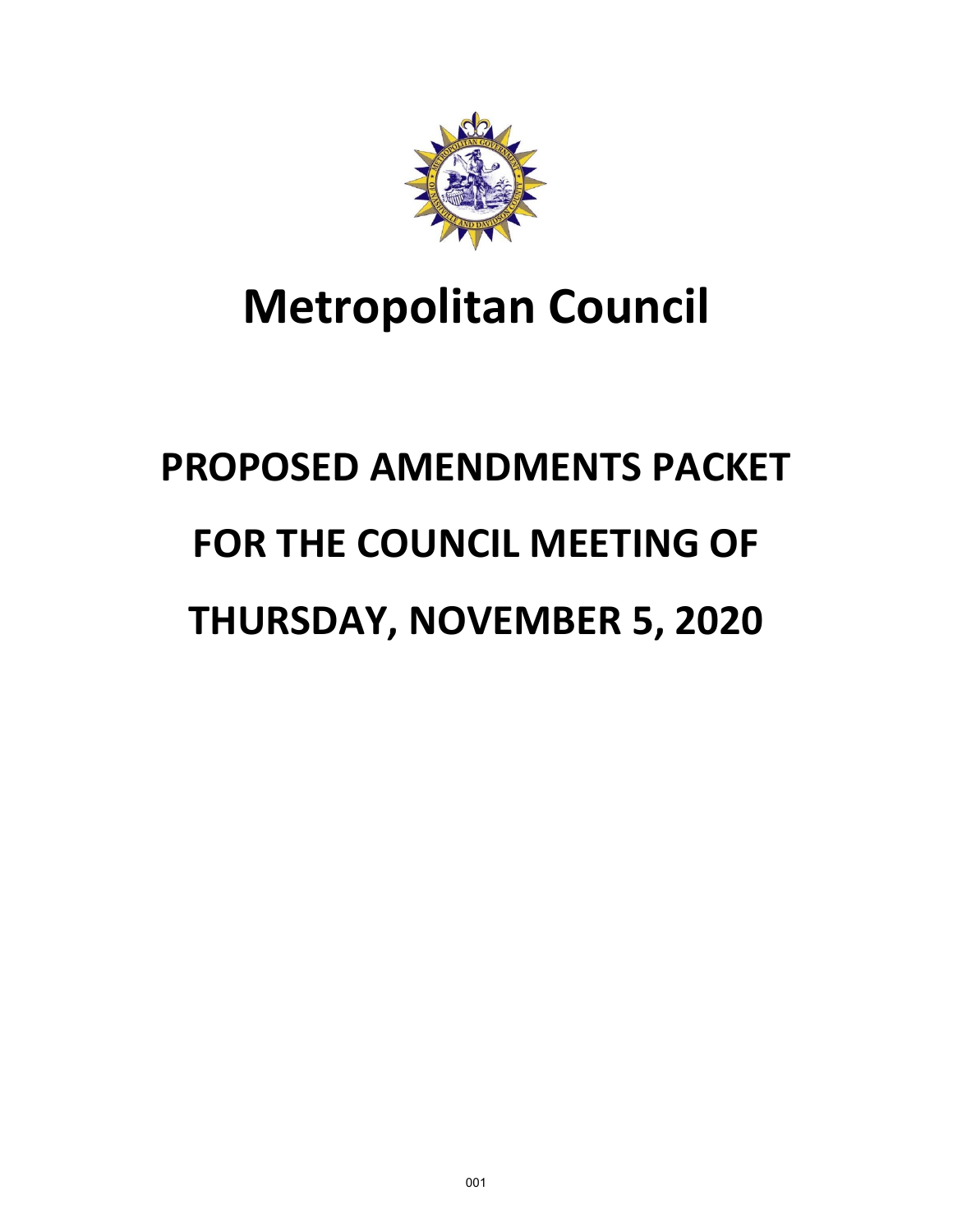Mr. President:

I move to amend the 2019-2023 Metropolitan Council Rules of Procedure by amending Rule 2 as follows:

By renaming the Personnel, Public Information, and Human Relations standing committee as the "Personnel, Public Information, Human Relations, and Veterans" standing committee.

INTRODUCED BY:

 $\overline{a}$ John Rutherford Member of Council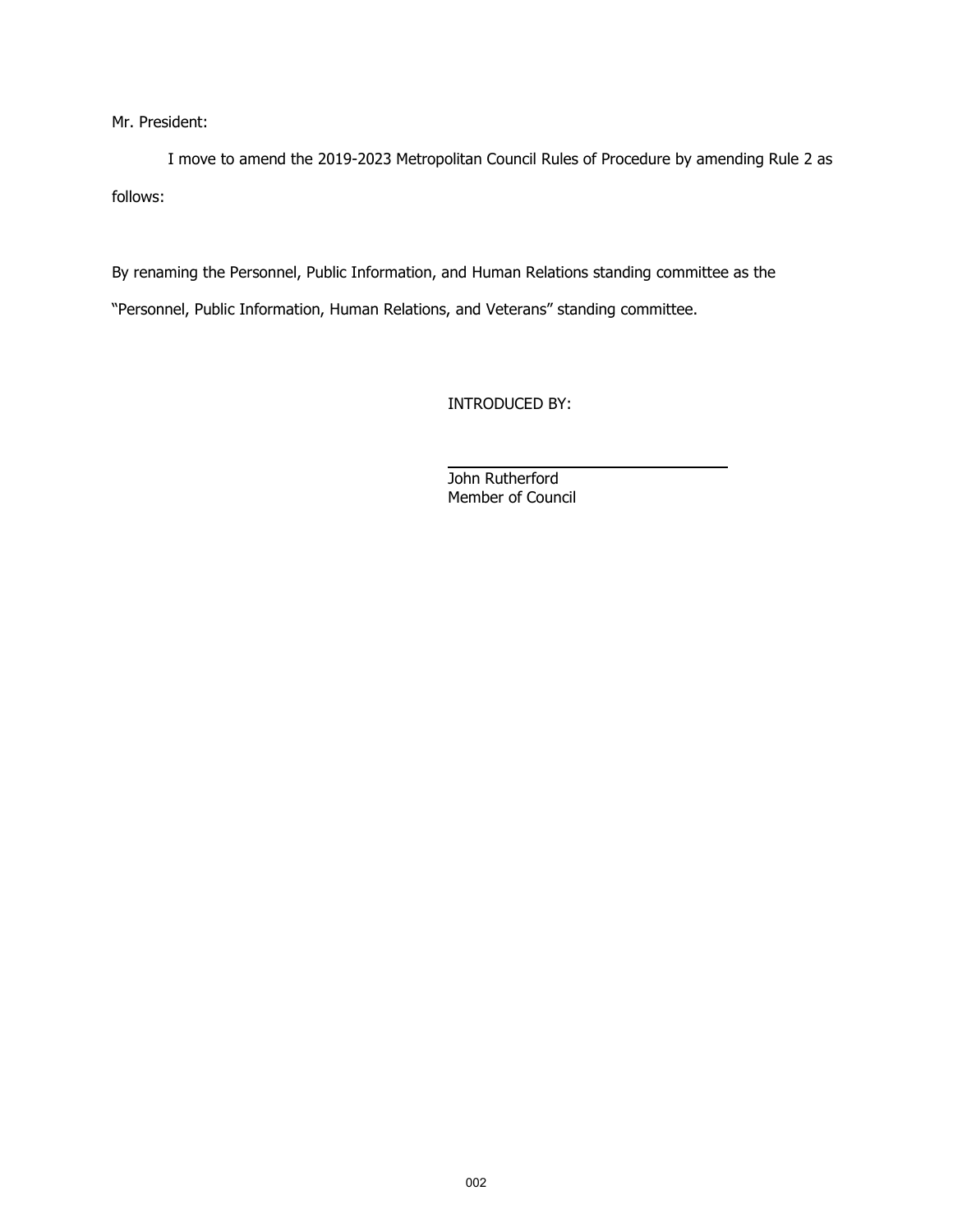Mr. President:

I move to amend the 2019-2023 Metropolitan Council Rules of Procedure by amending Rule 19

as shown below:

# **19. Prerequisites for zoning bills**

Any property proposed to be rezoned to provide new entitlements shall be current in the payment of property taxes before the zone change can be passed by the Metropolitan Council on second reading. Any ordinance applying a Residential, Commercial, or Industrial Planned Unit Development District or a Specific Plan (SP) District must have a recommendation from the Planning Commission before its introduction. Substitutes introducing Specific Plan (SP) zoning upon second or third reading may rely upon the previous Planning Commission recommendation only if the SP is equally restrictive to or more restrictive than the original zoning request. No zoning ordinance shall be filed with the Clerk unless such proposed legislation is accompanied with evidence that all fees required pursuant to the Metropolitan Code have been paid. For zoning bills, the name or names of the parties requesting the zone change, the name of each property owner whose property is included in the change identified by Map and Parcel Number as to owner, and the name of the optionee (if any) shall be printed on the Council agenda included as an attachment to the ordinance and made available to the public through the Council's legislative website.

INTRODUCED BY:

 $\overline{a}$ Courtney Johnston Member of Council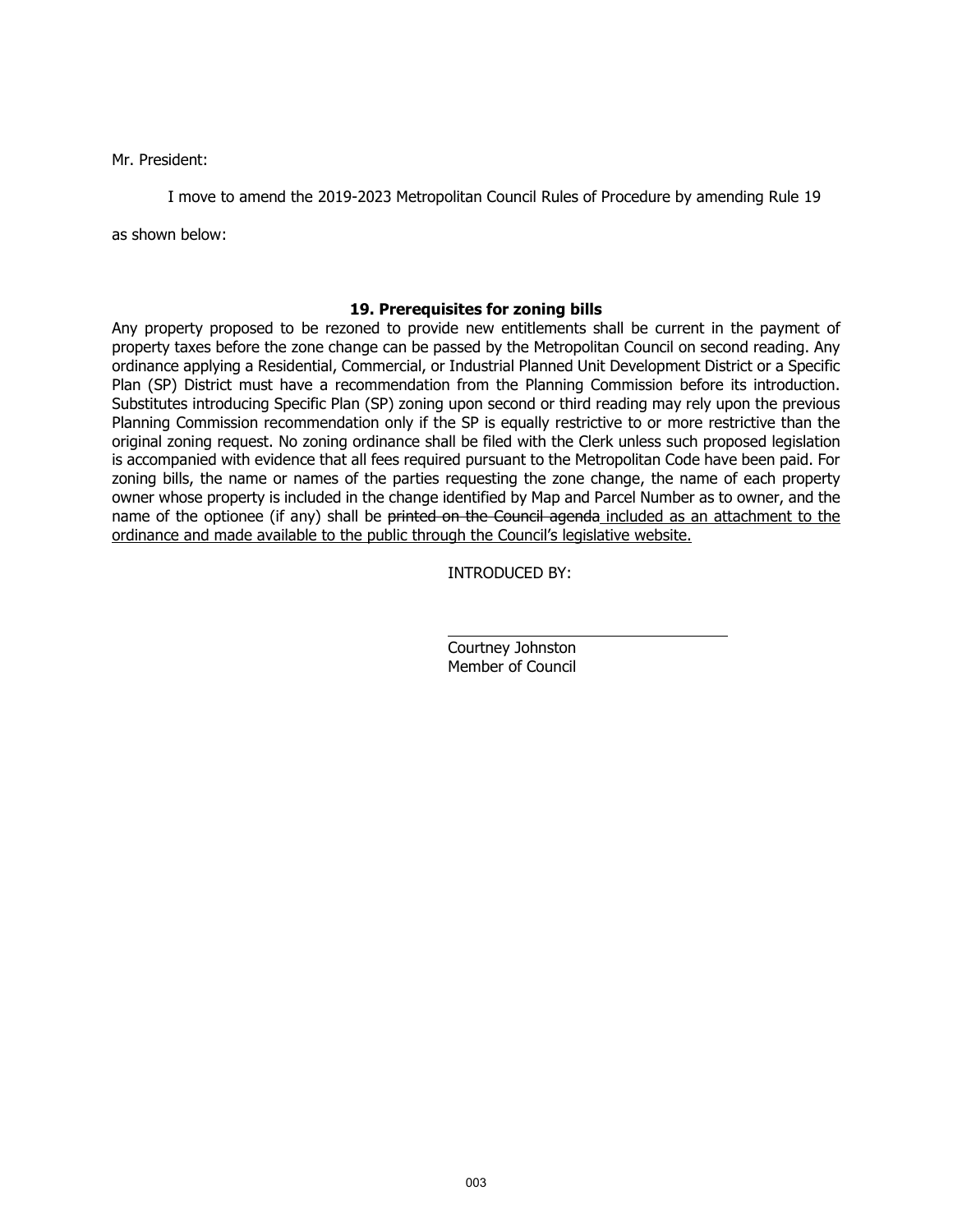# **RESOLUTION NO. RS2020-\_\_\_\_**

#### **A resolution accepting the recommendations of the COVID-19 Financial Oversight Committee to distribute \$2,000,000.00 in CARES Act funds from the COVID-19 Pandemic Fund No. 30099 to provide grants to nonprofit arts organizations.**

WHEREAS, on June 16, 2020, the Metropolitan Council passed Substitute Ordinance BL2020-286, the budget ordinance for the Metropolitan Government for Fiscal Year 2021, which was subsequently signed into law by Mayor John Cooper on June 17, 2020; and

WHEREAS, Substitute Ordinance BL2020-286 established a COVID-19 Financial Oversight Committee ("the Committee") to collect, consider, and recommend appropriate uses of all federal and state funds provided to the Metropolitan Government specifically for COVID-19 relief and recovery, including but not limited to, federal CARES Act funds, and to submit its initial recommendations to the Mayor, the Director of Finance, and the Metropolitan Council not later than August 3, 2020; and

WHEREAS, there are federal requirements for use of CARES Act funds that require that these funds be used or distributed on or before December 30, 2020; and,

WHEREAS, Metro Council previously approved resolutions to designate use of federal CARES funds, including RS2020-478 to provide mortgage, rent, and utilities relief; RS2020-500 to provide food assistance; RS2020-515 to provide financial assistance to live music venues; and RS2020-516 to provide financial assistance and technical support to small businesses; and,

WHEREAS, the Committee recognizes that Nashville nonprofit arts organizations have been substantially impaired during the pandemic and that these organizations require funding to reestablish operations; and,

WHEREAS, the Committee recognizes that the continued operation of these organizations is immediate and critical, as arts organizations provide substantial employment and have a significant economic impact on the city of Nashville; and,

WHEREAS, the Committee has determined that \$2,000,000.00 in CARES funds should be distributed to nonprofit arts organizations in grants of up to \$100,000.00; and,

WHEREAS, the Committee has determined that the Metro Arts Commission should determine which nonprofit organizations should receive these grants; and,

WHEREAS, based on the urgency with which these funds must be distributed and the respective subject matter expertise of Pathway Lending, that this entity is an appropriate administrator of these funds, with oversight by the Metro Arts Commission; and,

WHEREAS, it is to the benefit of the citizens of The Metropolitan Government of Nashville and Davidson County that this resolution be approved.

NOW, THEREFORE, BE IT RESOLVED BY THE COUNCIL OF THE METROPOLITAN GOVERNMENT OF NASHVILLE AND DAVIDSON COUNTY:

Section 1. The Metropolitan Council accepts this resolution as a recommendation of the COVID-19 Financial Oversight Committee.

Section 2. The Metropolitan Council requests the Mayor's Office and the Director of Finance to release \$2,000,000.00 in CARES Act funds to Pathway Lending as soon as possible to be administered in accordance with this Resolution.

Section 3. The Metropolitan Council directs that the Metro Arts Commission will determine which nonprofit organizations and programs receive grants from Pathway Lending, with the following criteria: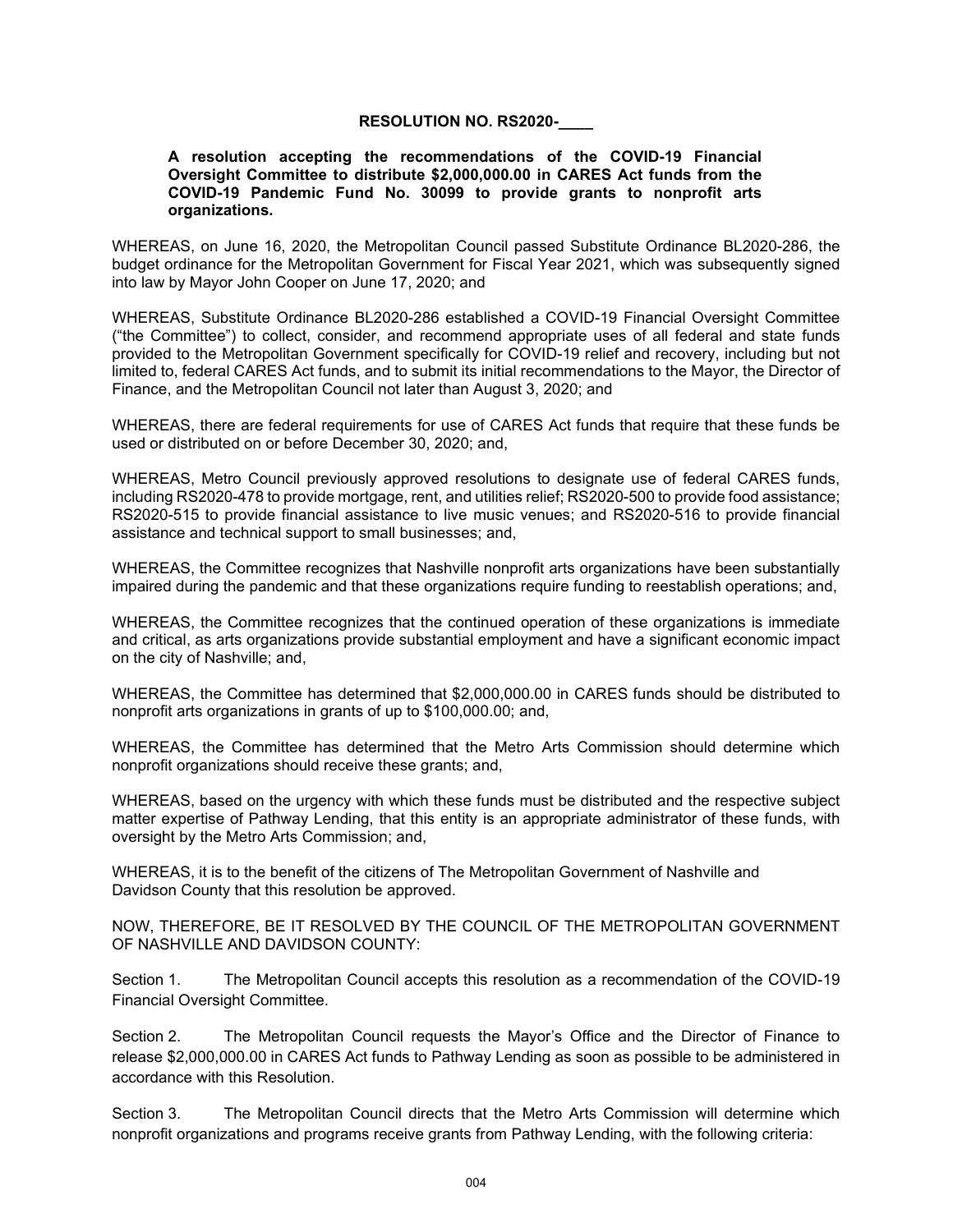- 1. All eligible applicants must
	- a. produce, present or directly support artistic programs, projects or works;
	- b. be chartered in the state of Tennessee and tax-exempt under the IRS Code Section 501(c)(3);
	- c. have an IRS Letter of Determination with an effective date showing the applicant has been in business for a minimum of 12 months before the period ended February 29, 2020;
	- d. have a business address that is located in Davidson County and agrees to use funds exclusively for programs in Davidson County;
	- e. have evidence of non-discrimination employment and personnel practices in place; and
	- f. maintain a fully completed and accurate GivingMatters.com profile.
- 2. The following organizations and programs are ineligible for grants:
	- a. Arts organizations that focus on capacity building, technical assistance, or advocacy and do not offer direct artistic programming;
	- b. "Friends of…" organizations whose primary purpose is to support government agencies or initiatives;
	- c. Requests for capital improvements or to purchase property.
- 3. The Metro Arts Commission may establish additional criteria for organizations or programs that receive these grants, including allocation of funding as described in Exhibit A.

Section 4. The Metropolitan Council directs the COVID-19 Financial Oversight Committee and the Metro Arts Commission to oversee Pathway Lending's administration of these funds, to determine how the grants should be disbursed and allocated, with a 5% administrative fee, and to establish reporting requirements to ensure that these funds are distributed as required by this Resolution. These requirements include, but are not limited to:

- 1. Pathway Lending will collect demographic data on the ownership of each organization that receives grants from this Resolution.
- 2. Bi-weekly reporting from Pathway Lending to the Metro Arts Commission and the COVID-19 Oversight Committee is required. The required information includes but is not limited to the following:
	- a. Accounting of all grant funds, including identification of grant fund recipients
	- b. Balance of funds remaining from the \$2,000,000 allocation

 $\frac{1}{\sqrt{2}}$  , and the set of the set of the set of the set of the set of the set of the set of the set of the set of the set of the set of the set of the set of the set of the set of the set of the set of the set of the

c. Demographics of organizational ownership for any funds, including but not limited to Age, Race, Sex and Zip Code

Section 5. The Metropolitan Council directs that any funds that have not been disbursed by Pathway Lending by December 28, 2020, shall be immediately returned to Metro Finance to be used to offset CARES-reimbursable costs incurred by the Metropolitan Government, thereby ensuring that no funds are returned to the federal government.

Section 6. This resolution shall take effect from and after its final passage, the welfare of the public requiring it.

APPROVED AS TO AVAILABILITY INTRODUCED BY: OF FUNDS:

\_\_\_\_\_\_\_\_\_\_\_\_\_\_\_\_\_\_\_\_\_\_\_\_\_\_\_\_\_\_\_\_\_\_ \_\_\_\_\_\_\_\_\_\_\_\_\_\_\_\_\_\_\_\_\_\_\_\_\_ Kevin Crumbo Director of Finance

 $\frac{1}{\sqrt{2}}$  , and the set of the set of the set of the set of the set of the set of the set of the set of the set of the set of the set of the set of the set of the set of the set of the set of the set of the set of the APPROVED AS TO FORM Member(s) of Council AND LEGALITY:

Assistant Metropolitan Attorney

\_\_\_\_\_\_\_\_\_\_\_\_\_\_\_\_\_\_\_\_\_\_\_\_\_\_\_\_\_\_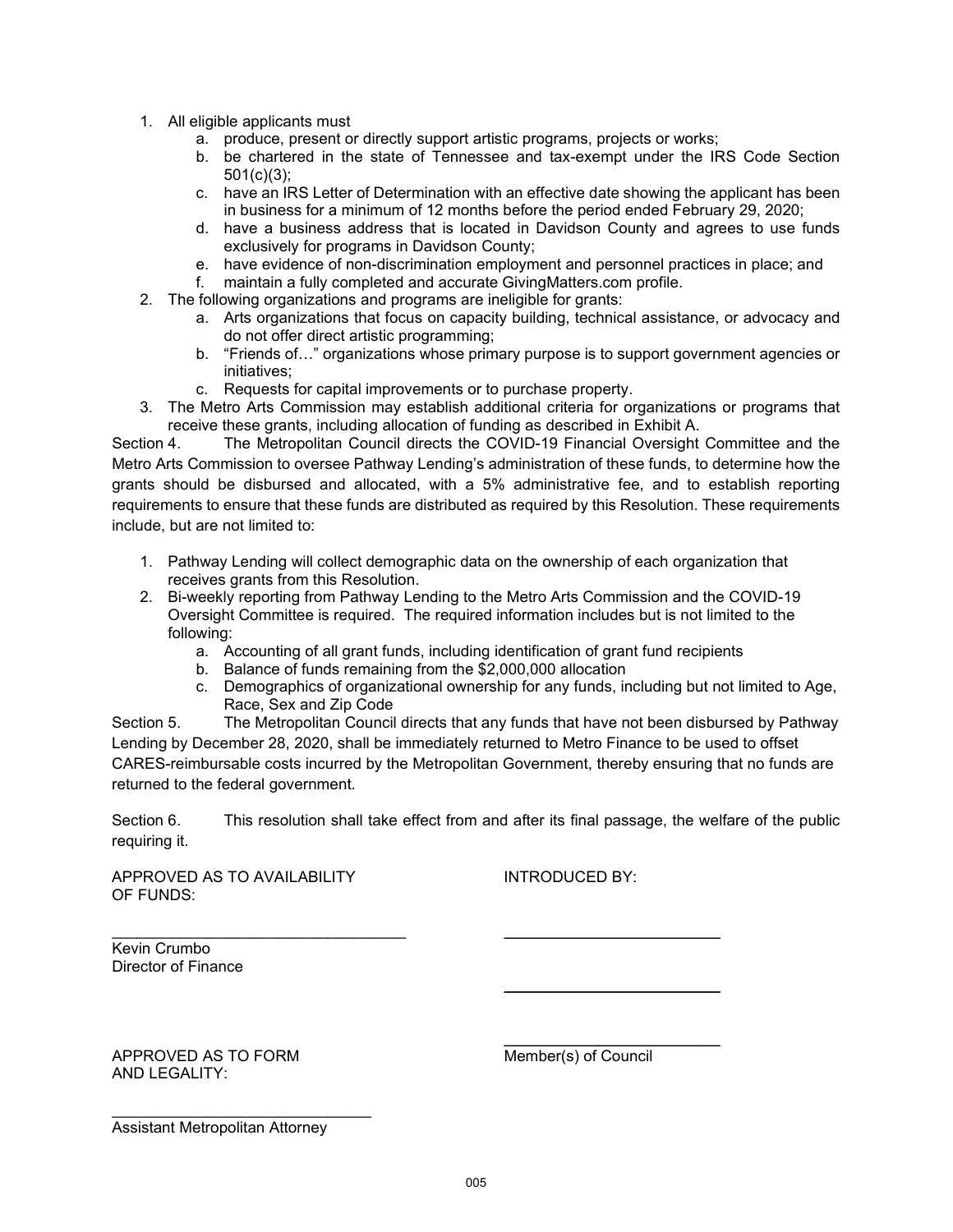# **RESOLUTION NO. RS2020-\_\_\_\_**

#### **A resolution accepting the recommendations of the COVID-19 Financial Oversight Committee to distribute \$500,000.00 in CARES Act funds from the COVID-19 Pandemic Fund No. 30099 to Pathway Lending to provide rent relief to vendors at the Nashville Farmers' Market.**

WHEREAS, on June 16, 2020, the Metropolitan Council passed Substitute Ordinance BL2020-286, the budget ordinance for the Metropolitan Government for Fiscal Year 2021, which was subsequently signed into law by Mayor John Cooper on June 17, 2020; and,

WHEREAS, Substitute Ordinance BL2020-286 established a COVID-19 Financial Oversight Committee ("the Committee") to collect, consider, and recommend appropriate uses of all federal and state funds provided to the Metropolitan Government specifically for COVID-19 relief and recovery, including but not limited to, federal CARES Act funds, and to submit its initial recommendations to the Mayor, the Director of Finance, and the Metropolitan Council not later than August 3, 2020; and,

WHEREAS, there are federal requirements for use of CARES Act funds that require that these funds be used or distributed on or before December 30, 2020; and,

WHEREAS, Metro Council previously approved resolutions to designate use of federal CARES funds, including RS2020-478 to provide mortgage, rent, and utilities relief; RS2020-500 to provide food assistance; RS2020-515 to provide financial assistance to live music venues; and RS2020-516 to provide financial assistance and technical support to small businesses; and,

WHEREAS, the Committee recognizes that Nashville Farmers' Market vendors have been substantially impaired during the pandemic and that these vendors require funding to meet their rent requirements at the Farmers' Market; and,

WHEREAS, the Committee recognizes that the continued success of vendors at the Farmers' Market affects the continuing viability of the Farmers' Market, itself; and,

WHEREAS, the Committee recognizes that the continued operation of the Nashville Farmers' Market is critical to the city of Nashville, both as a function of connecting the food supply between local farmers and other vendors to Nashville residents, and as a cultural and historical landmark, in and of itself; and,

WHEREAS, the Farmers' Market shall develop applications with specific eligibility criteria; and,

WHEREAS, based on the urgency with which these funds must be distributed and the respective subject matter expertise of Pathway Lending, that this entity is an appropriate administrator of these funds, with oversight by the Nashville Farmers' Market; and,

WHEREAS, the Committee has determined that \$500,000.00 in CARES funds should be distributed to Pathway Lending to be used to credit vendors for rent relief owed to the Nashville Farmers' Market, in amounts up to \$10,000.00 per vendor; and,

WHEREAS, it is to the benefit of the citizens of The Metropolitan Government of Nashville and Davidson County that this resolution be approved.

NOW, THEREFORE, BE IT RESOLVED BY THE COUNCIL OF THE METROPOLITAN GOVERNMENT OF NASHVILLE AND DAVIDSON COUNTY:

Section 1. The Metropolitan Council accepts this resolution as a recommendation of the COVID-19 Financial Oversight Committee.

Section 2. The Metropolitan Council requests the Mayor's Office and the Director of Finance to allocate \$500,000.00 in CARES Act funds to Pathway Lending as soon as possible to be administered in accordance with this Resolution.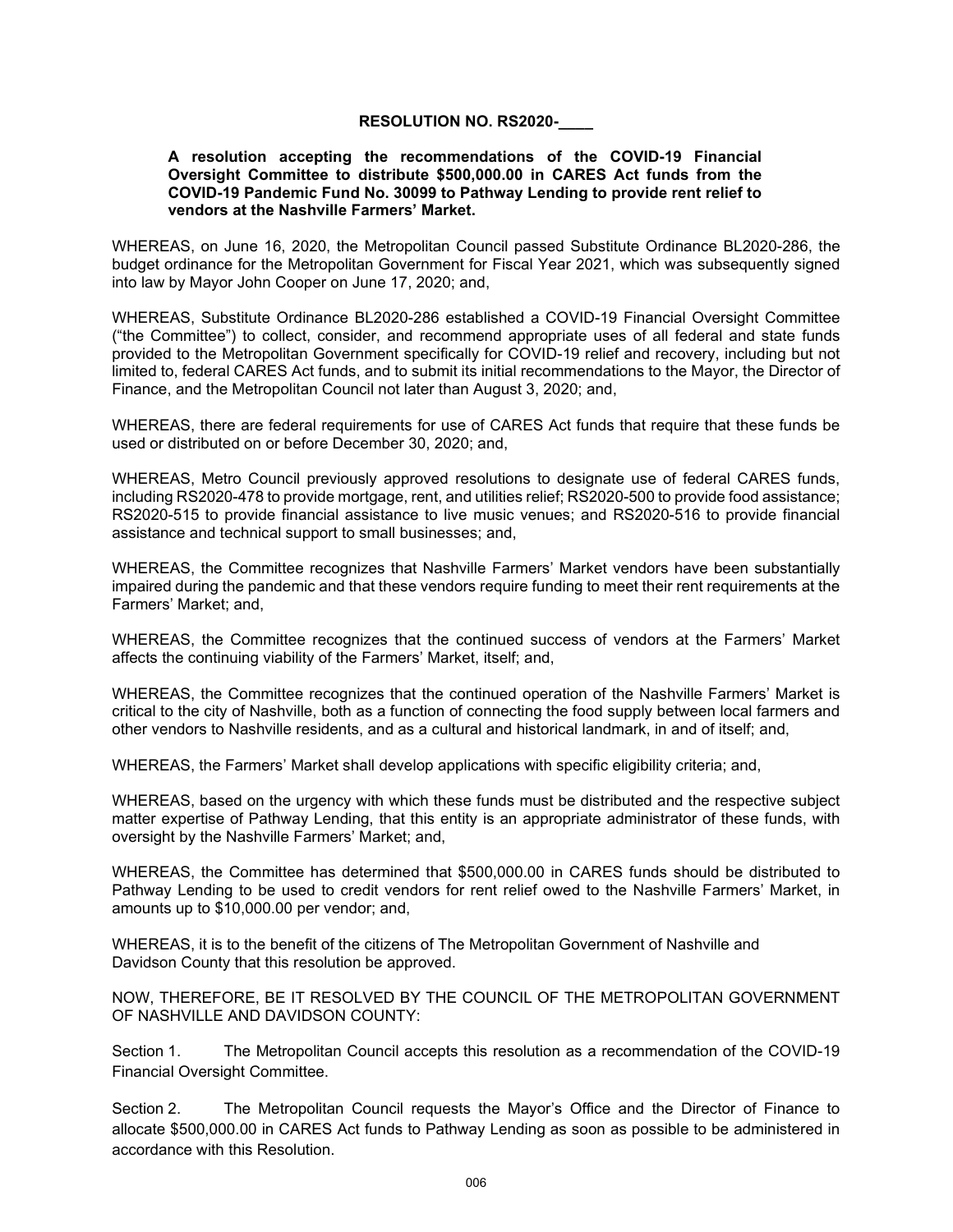Section 3. The Metropolitan Council directs the Nashville Farmers' Market to oversee Pathway Lending's distribution of credits to vendors and to ensure that these funds are applied to rent relief owed to the Nashville Farmers' Market. Eligible recipients must be approved merchants of the Nashville Farmers' Market and currently or within the period of March 1, 2020 - December 31, 2020 operating a farm stand, retail or restaurant business at the Nashville Farmers' Market.

Section 4. Pathway Lending shall provide the COVID-19 Financial Oversight Committee with a monthly report that shows the amounts allocated and total amount remaining, as well as the demographics of vendor ownership for any vendor for which rent relief are credited, including Age, Race, Sex and Zip Code.

Section 5. The Metropolitan Council directs that any funds that have not been disbursed by Nashville Farmers' Market by December 28, 2020, shall be immediately returned to Metro Finance to be used to offset CARES-reimbursable costs incurred by the Metropolitan Government, thereby ensuring that no funds are returned to the federal government.

Section 6. This resolution shall take effect from and after its final passage, the welfare of the public requiring it.

\_\_\_\_\_\_\_\_\_\_\_\_\_\_\_\_\_\_\_\_\_\_\_\_\_\_\_\_\_\_\_\_\_\_ **\_\_\_\_\_\_\_\_\_\_\_** 

**\_\_\_\_\_\_\_\_\_\_\_\_\_\_\_\_\_\_\_\_**\_\_\_\_\_\_\_\_\_\_

APPROVED AS TO AVAILABILITY INTRODUCED BY: OF FUNDS:

Kevin Crumbo **Sandra Sepulveda** Sepulveda Director of Finance

APPROVED AS TO FORM COUT COURT COURT APPROVED AS TO FORM AND LEGALITY:

\_\_\_\_\_\_\_\_

\_\_\_\_\_\_\_\_\_\_\_\_\_\_\_\_\_\_\_\_\_\_\_\_\_\_\_\_\_\_\_ Jennifer Gamble

Assistant Metropolitan Attorney Member(s) of Council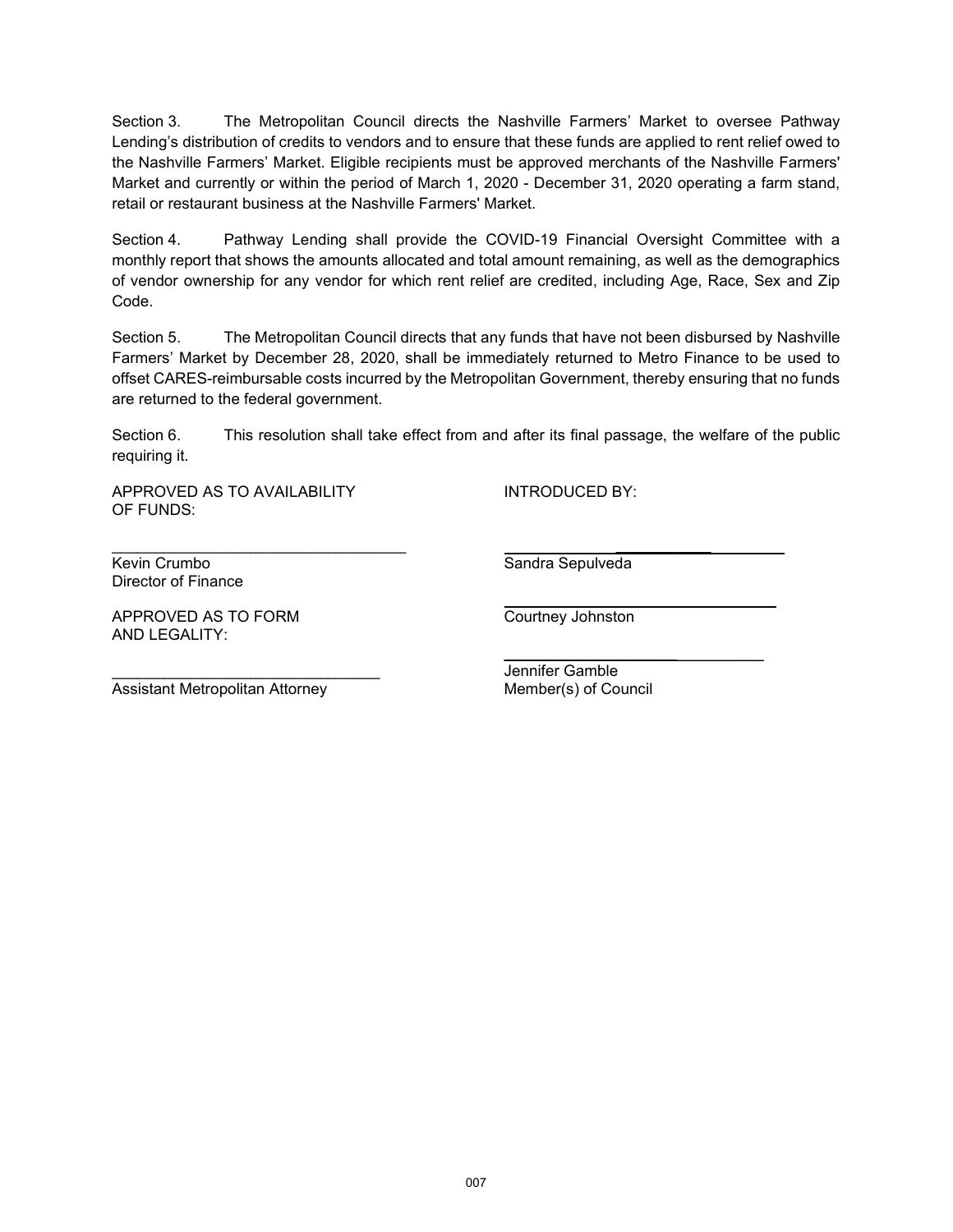### **RESOLUTION NO. RS2020-\_\_\_\_**

#### **A resolution amending RS2020-515 and RS2020-516 to increase the individual grant amounts for eligible live music venues that receive federal CARES funds and to transfer \$1,000,000.00 in CARES funds designated for live music venues to CARES funds designated for small businesses.**

WHEREAS, Metro Council previously approved RS2020-515 to provide \$2,000,000.00 in financial assistance to live music venues and RS2020-516 to provide \$3,700,000.00 in financial assistance to small businesses, with funds to be disbursed by administrative organizations for these purposes and any unused funds to be returned to Metro by December 28, 2020; and,

WHEREAS, RS2020-515 limited funding for each eligible live music venue to two months of current operating expenses, excluding payroll, with a \$100,000.00 per venue cap; and,

WHEREAS, the COVID-19 Financial Oversight Committee ("the Committee") has determined that live music venues have not depleted the fund, continue to be impaired by the pandemic, and that the maximum grant available should be increased from two months to four months of current operating expenses, excluding payroll and maintaining the existing \$100,000.00 cap; and that increasing the existing funds for an additional two months under RS2020-515 will not require more funds to be allocated; and,

WHEREAS, conversely, the Committee has determined that more small businesses have financial assistance needs than can be addressed through existing funding available for small and micro businesses under RS2020-516; and,

WHEREAS, the Committee has determined \$1,000,000.00 should be reallocated from RS2020-515 to RS2020-516 to increase the grant funds being administered by Pathway Lending for small and micro businesses; and,

WHEREAS, it is to the benefit of the citizens of The Metropolitan Government of Nashville and Davidson County that this resolution be approved.

NOW, THEREFORE, BE IT RESOLVED BY THE COUNCIL OF THE METROPOLITAN GOVERNMENT OF NASHVILLE AND DAVIDSON COUNTY:

Section 1: The Metropolitan Council amends RS2020-515 to permit eligible live music venues to receive up to four months of operating expenses, excluding payroll, as defined under RS2020-515, not to exceed the cap of \$100,000.00 per recipient and subject to other eligibility criteria in RS2020-515.

Section 2: The Metropolitan Council amends RS2020-515 to reduce the total allocation available from \$2,000,000.00 to \$1,000,000.00 and RS2020-516 to increase the total allocation by \$1,000,000.00 from \$3,700,000.00 to \$4,700,000.00.

Section 3: That this resolution shall take effect from and after its adoption, the welfare of the Metropolitan Government of Nashville and Davidson County requiring it.

\_\_\_\_\_\_\_\_\_\_\_\_\_\_\_\_\_\_\_\_\_\_\_\_\_\_\_\_\_\_\_\_\_\_ \_\_\_\_\_\_\_\_\_\_\_\_\_\_\_\_\_\_\_\_\_\_\_\_\_

 $\frac{1}{\sqrt{2}}$  , and the set of the set of the set of the set of the set of the set of the set of the set of the set of the set of the set of the set of the set of the set of the set of the set of the set of the set of the

APPROVED AS TO AVAILABILITY INTRODUCED BY: OF FUNDS:

Kevin Crumbo Courtney Johnston Director of Finance

APPROVED AS TO FORM **Internal Contract Contract Contract Contract Contract Contract Contract Contract Contract Contract Contract Contract Contract Contract Contract Contract Contract Contract Contract Contract Contract Con** AND LEGALITY:

Assistant Metropolitan Attorney Member(s) of Council

 $\frac{1}{\sqrt{2}}$  , and the set of the set of the set of the set of the set of the set of the set of the set of the set of the set of the set of the set of the set of the set of the set of the set of the set of the set of the Sandra Sepulveda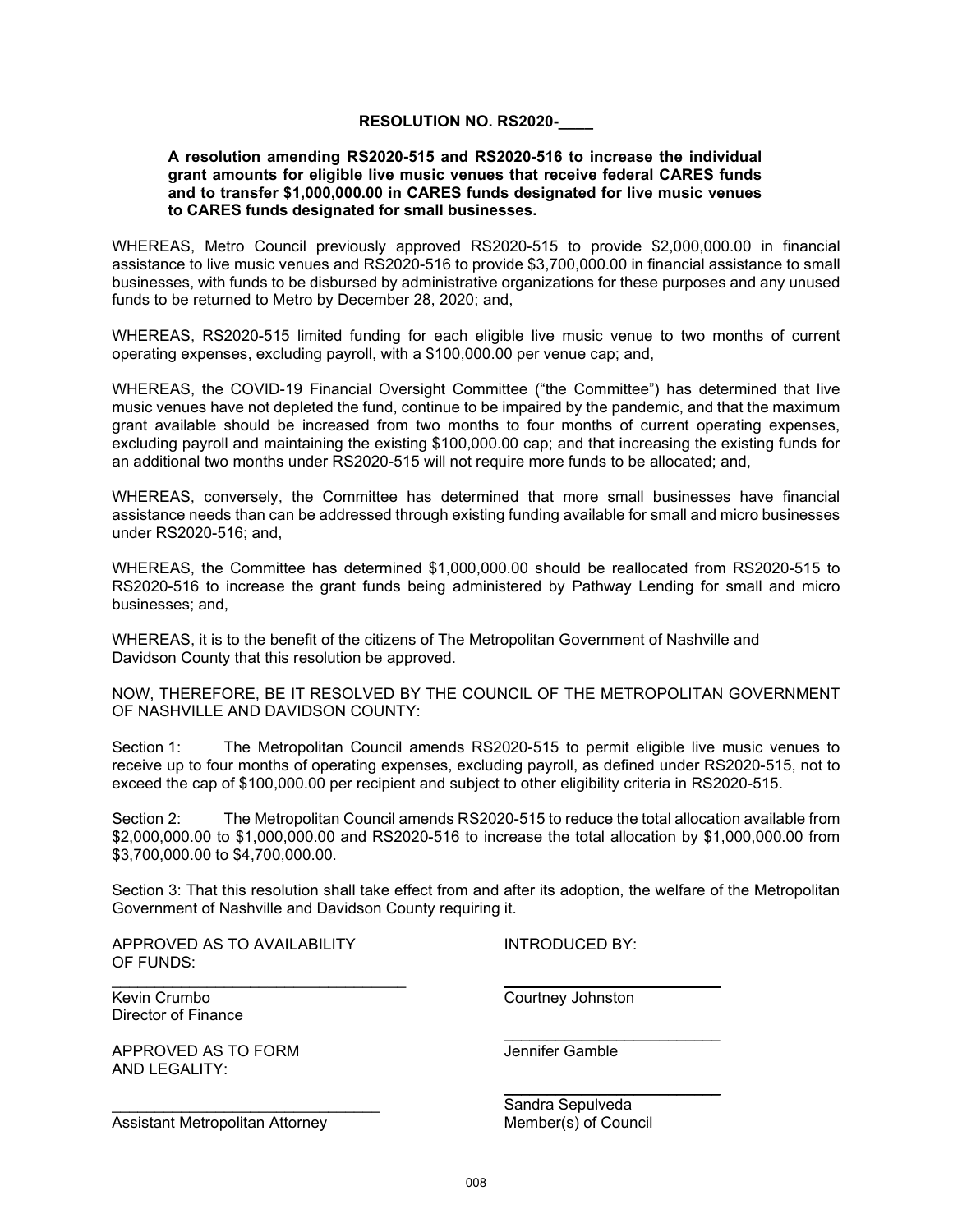#### **SUBSTITUTE ORDINANCE NO. BL2019-79**

#### **An Ordinance to amend Section 17.16.250 6.28.030 of the Metropolitan Code regarding advertisement and occupancy of a Short Term Rental Property – Owner-Occupied (Proposal No. 2020Z-002TX-001).**

NOW, BE IT ENACTED BY THE COUNCIL OF THE METROPOLITAN GOVERNMENT OF NASHVILLE AND DAVIDSON COUNTY:

Section 1. That Section 47.16.250 6.28.030 of the Metropolitan Code, the Zoning Ordinance for the Metropolitan Government of Nashville and Davidson County, is hereby amended by adding the following provision at the end of subsection A.2.bE.1.b:

"Further, other than for a legally permitted detached accessory dwelling unit; for a legally permitted accessory apartment; or for a two-family residential unit under common ownership with a two-family unit on the same lot permitted in accordance with subsection  $A.2. e E.1. f$  of this section, advertisements for an owner-occupied STRP shall not advertise availability of entire/whole home all of the bedrooms within the unit for STRP use."

Section 2. That Section 17.16.250 of the Metropolitan Code, the Zoning Ordinance for the Metropolitan Government of Nashville and Davidson County, is hereby amended by adding the following provision at the end of subsection E.1.d:

"Further, the owner shall reside onsite at all times the property is being used as an STRP. The owner shall not be permitted to be temporarily absent from the dwelling unit for longer than 15 consecutive hours within any 24 hour period while the property is being used as an owner-occupied STRP."

Section 32. This Ordinance shall take effect from and after its passage and such change be published in a newspaper of general circulation, the welfare of The Metropolitan Government of Nashville and Davidson County requiring it.

INTRODUCED BY:

 $\ddot{\phantom{a}}$ Freddie O'Connell Member of Council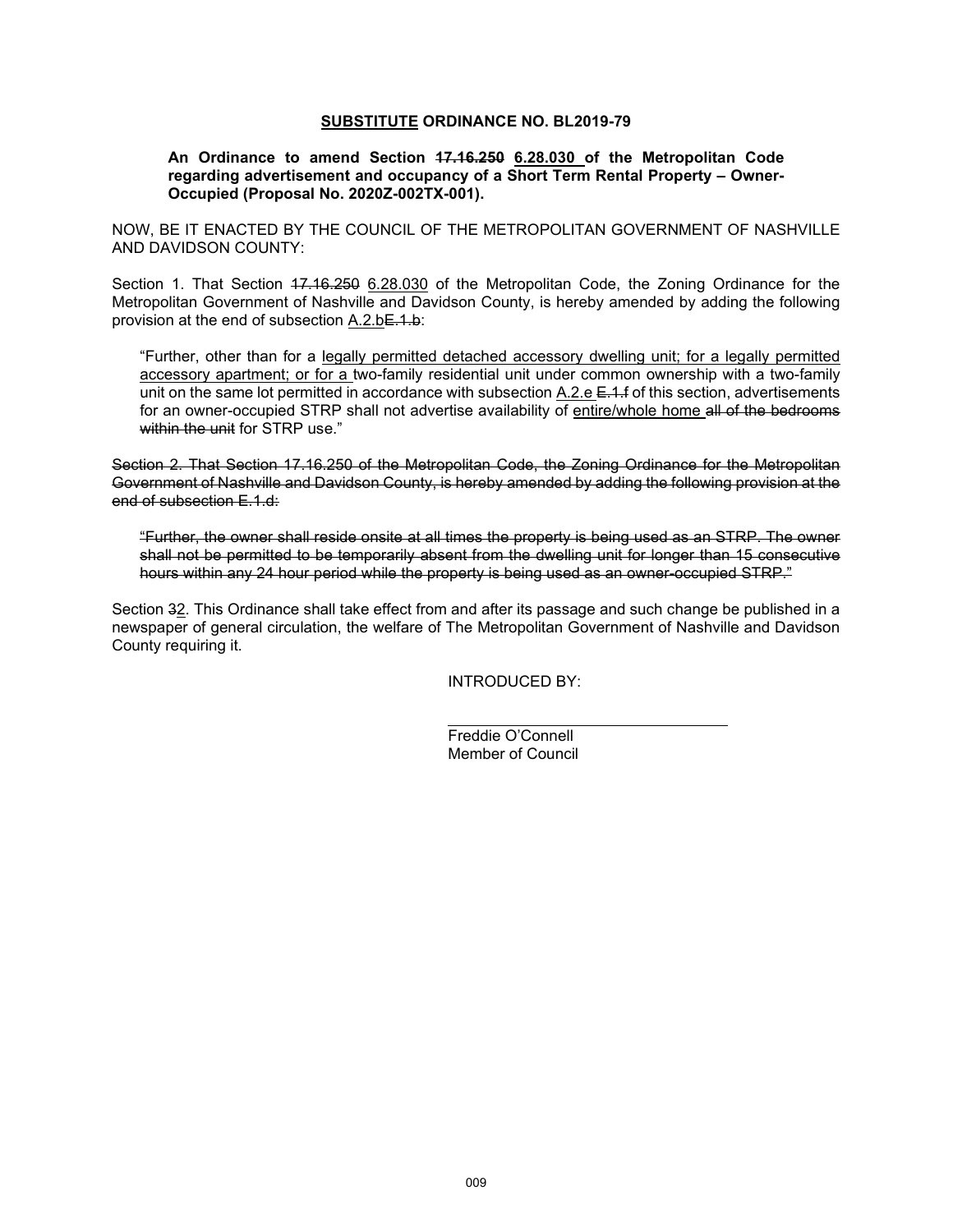### **SUBSTITUTE ORDINANCE NO. BL2020-300**

#### **An ordinance amending Chapter 9.30 of the Metropolitan Code to restrict construction noise between the hours of 7:00 6:00 p.m. and 7:00 8:00 a.m. on weekdays and between the hours of 7:00 p.m. and 9:00 a.m. on weekends.**

BE IT ENACTED BY THE COUNCIL OF THE METROPOLITAN GOVERNMENT OF NASHVILLE AND DAVIDSON COUNTY:

Section 1. That Section 9.30.010 of the Metropolitan Code is hereby amended by deleting the provisions of the section in their entirety and substituting with the following: phrase "nine p.m. and six a.m." and substituting in lieu thereof the phrase "seven p.m. and seven a.m."

#### **9.30.010 - Construction sites—Restrictions.**

It is unlawful for any person engaged in the construction, repair or demolition of buildings, structures, land, driveways or appurtenances thereto located within or adjoining a residential zone district within the area of the metropolitan government, including transportation of materials to and from a construction site, between the hours of 6:00 p.m. and 8:00 a.m. on weekdays and 7:00 p.m. and 9:00 a.m. on weekends, to emit, cause to be emitted, or permit the emission of any noise in excess of 70 Db(A) from construction equipment as measured from a point as close as possible to the outside walls of any residential structure located on the property affected by the noise at a height of four feet above the immediate surrounding surface. For purposes of this section, "weekdays" includes Sunday evenings.

Section 2. That Section 9.30.020 of the Metropolitan Code is hereby amended as shown below:

9.30.020 – Exemptions.

A. Highway, bridge, road, street, dredging in navigable waters, or other public works construction activities, utility work such as water, sewer, gas, electrical, cable, telecom, fiber optic or telephone construction activities and any vehicles used to transport materials to and from such construction activities, so long as the vehicles remain within the highway, road, street or construction right-of-way or easement;

B. Emergency work;

C. Transporting and unloading of construction materials, other than blast materials, between five a.m. and seven a.m.

D. In the event the forecasted temperature is to above 90 degrees Fahrenheit on a given day, the noise restrictions set forth in Section 9.30.010 shall be between the hours of nine p.m. and six a.m.

Section 3. This Ordinance shall take effect from and after its passage, the welfare of The Metropolitan Government of Nashville and Davidson County requiring it.

SPONSORED BY:

 $\overline{a}$ Antoinette Lee Member of Council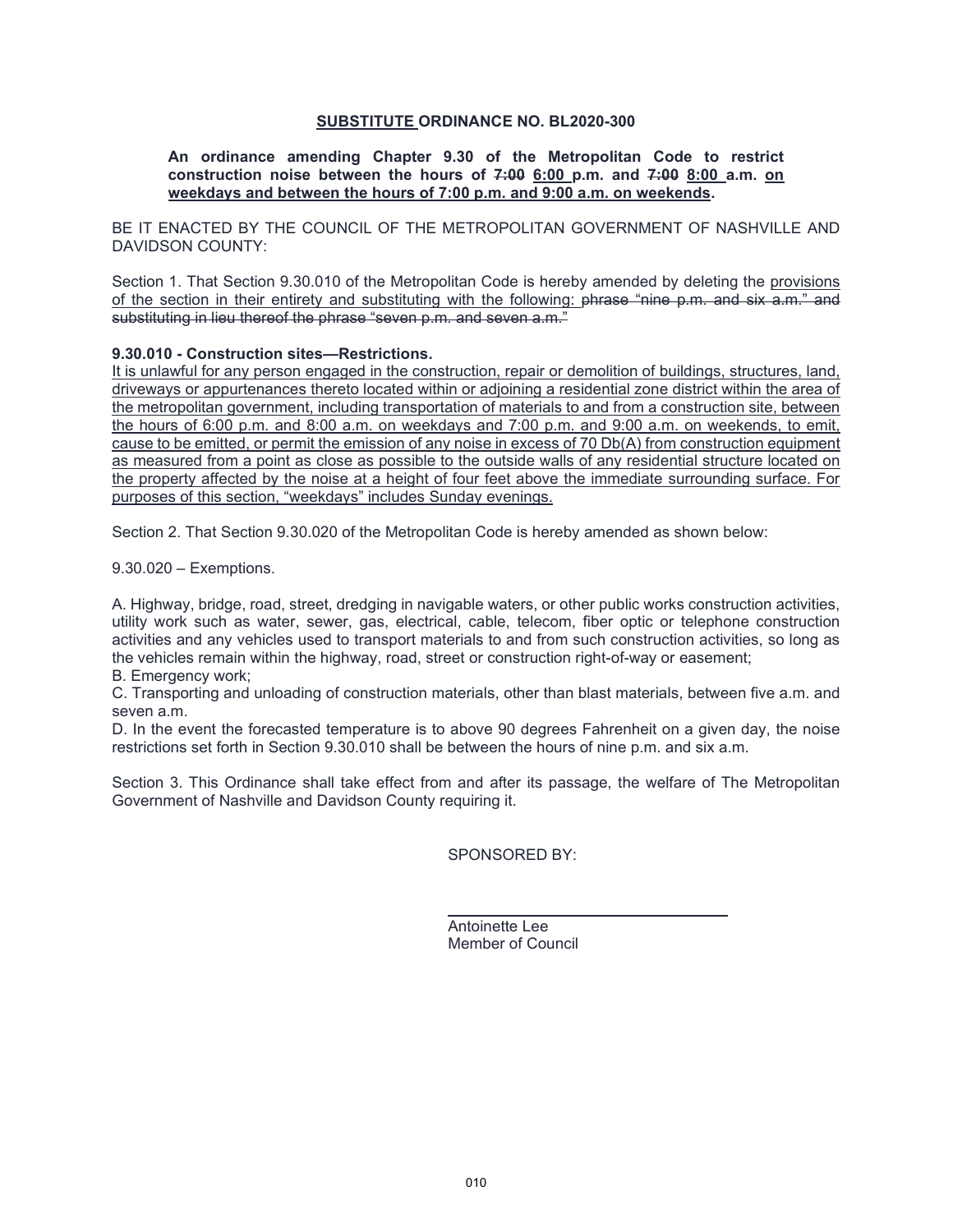# AMENDMENT NO. \_1\_

# TO

# ORDINANCE NO. BL2020-456

Mr. President –

I hereby move to amend Ordinance No. BL2020-456 by amending Section 2. as follows:

Section 2. This Ordinance shall take effect from and after its adoption January 1, 2022, the welfare of The Metropolitan Government of Nashville and Davidson County requiring it.

 $\ddot{\phantom{a}}$ 

INTRODUCED BY:

Burkley Allen Member of Council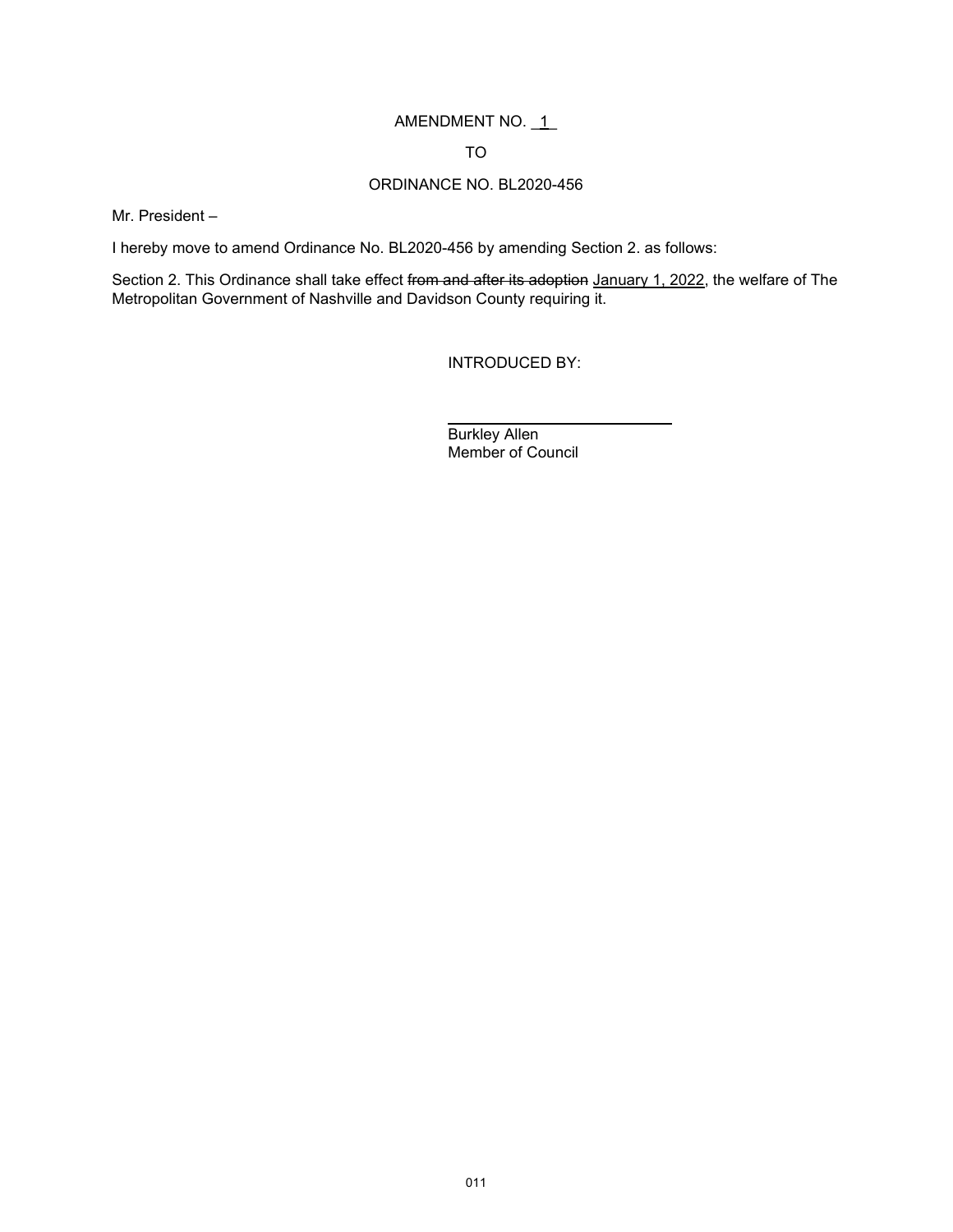# AMENDMENT NO. \_2\_

TO

# ORDINANCE NO. BL2020-456

Mr. President –

I hereby move to amend Ordinance No. BL2020-456 by amending Section 1, proposed Metro Code Section 11.22.0X0, Subsection E. as follows:

 $\ddot{\phantom{a}}$ 

E. Any landlord that violates subsection C of this section may be fined \$50 per rental unit.

INTRODUCED BY:

Burkley Allen Member of Council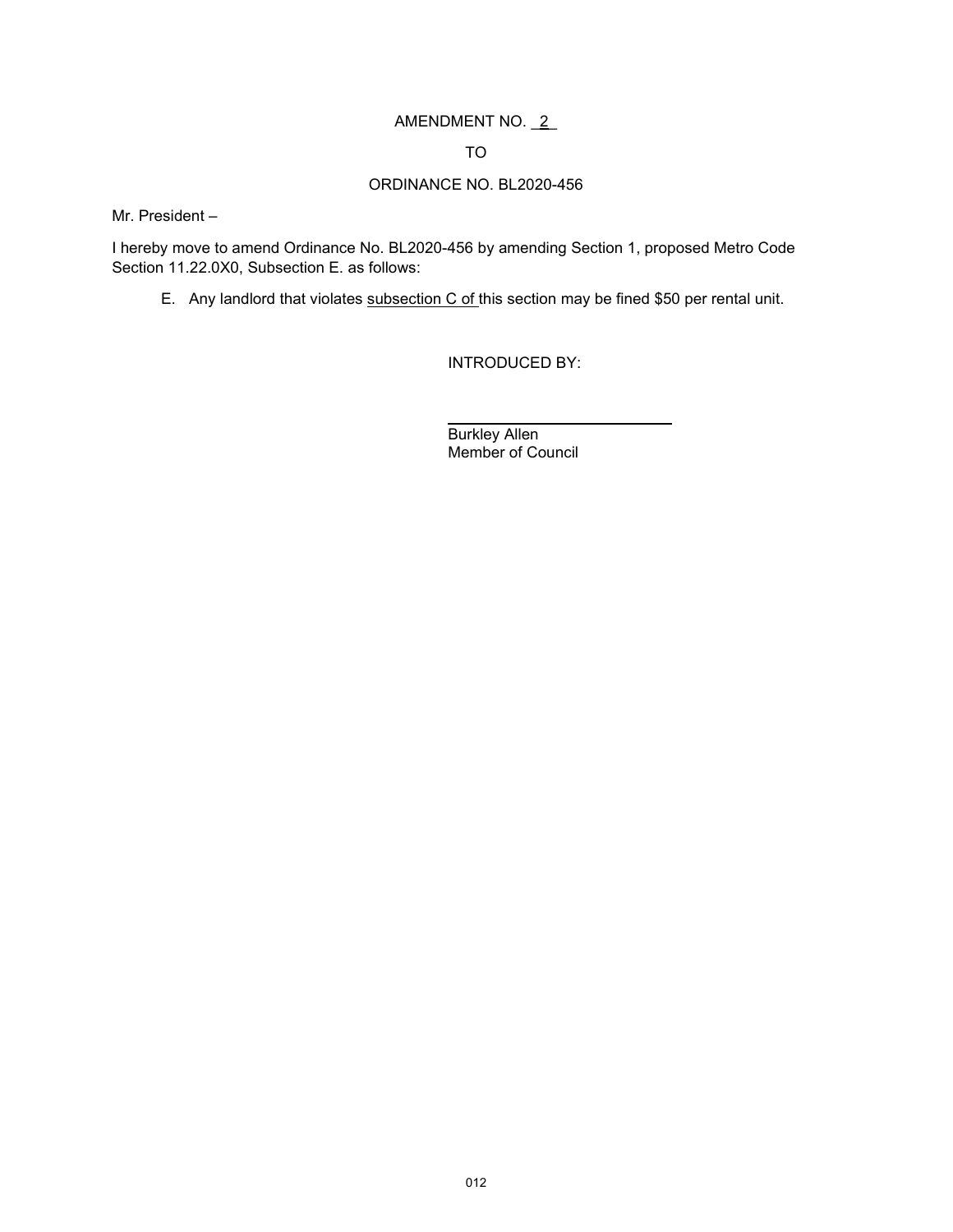# AMENDMENT NO. 3

### TO

# ORDINANCE NO. BL2020-456

Mr. President –

I hereby move to amend Ordinance No. BL2020-456 by amending Section 1, proposed Metro Code Section 11.22.0X0, Subsection C. as follows:

C. In the absence of a written rental agreement that requires sixty thirty days or more written notice of intent not to renew a lease, a landlord must provide to a tenant written notice of at least ninety (90) sixty (60) days prior to the end of the lease of any intention not to renew the lease. This subsection C shall apply to leases for a term of one year or greater.

INTRODUCED BY:

 $\ddot{\phantom{a}}$ Burkley Allen Member of Council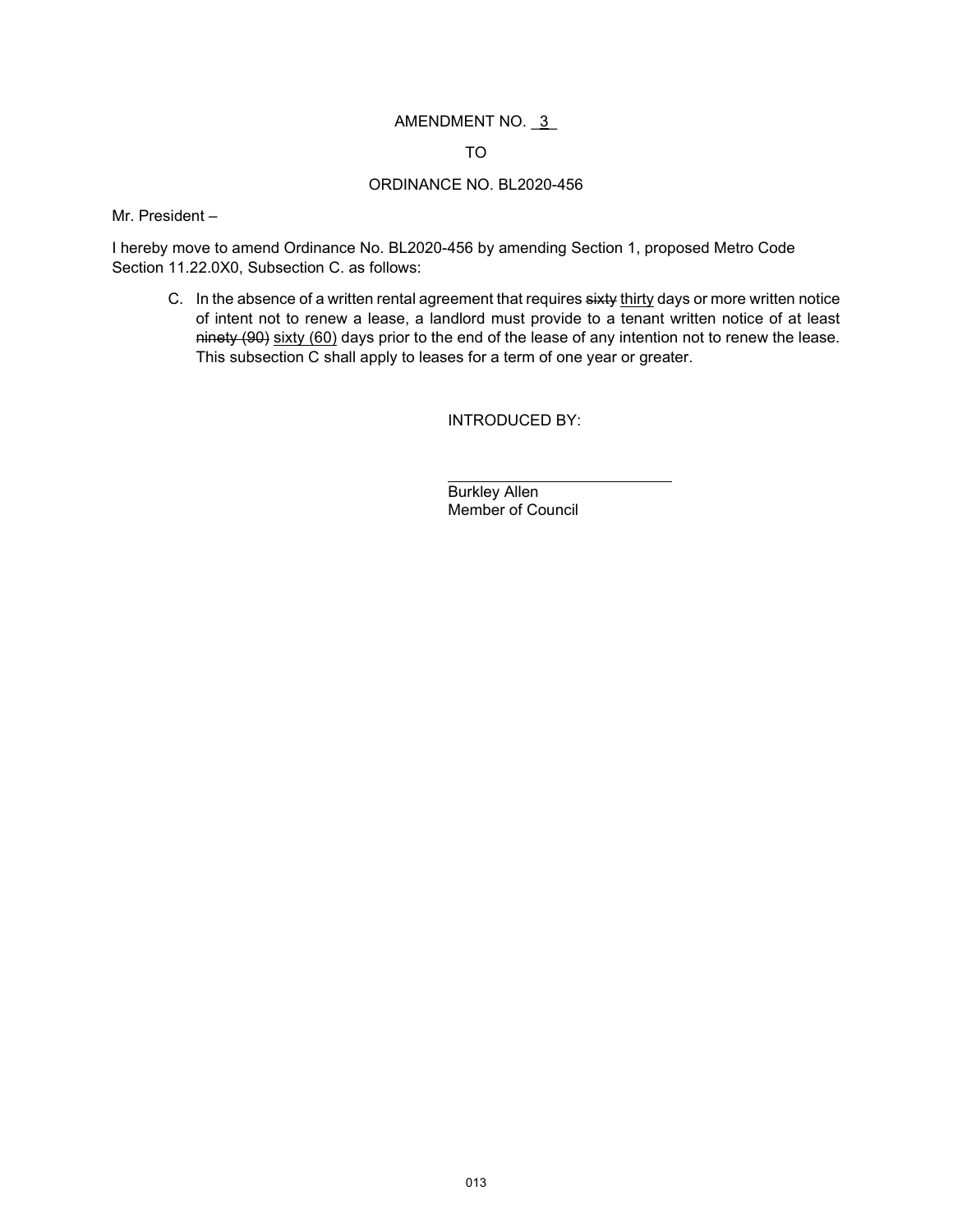# **SECOND SUBSTITUTE ORDINANCE NO. BL2020-224**

### **An ordinance amending Chapter 11.22 of the Metropolitan Code to require landlords to provide notice to tenants prior to a sale of the property.**

BE IT ENACTED BY THE COUNCIL OF THE METROPOLITAN GOVERNMENT OF NASHVILLE AND DAVIDSON COUNTY:

Section 1. That Chapter 11.22 of the Metropolitan Code is hereby amended to create a new Section 11.22.020 as follows:

11.22.020 – Required notice for sale of property.

Upon the sale of a residential rental property, the new owner shall provide notice to all tenants of that property that the property is under new ownership. The notice must be sent by U.S. mail or to the email address provided by the tenant within seven (7) days of the closing date of the sale. The notice shall provide the name of the person or entity that purchased the property, as well as contact information for the new owner or the owner's agent. The owner or owner's agent shall be available to consult with tenants either in person or via telephone during reasonable business hours. The owner or the owner's agent shall respond to tenants' inquiries in a timely manner with professionalism and courtesy.

Landlords of property used for residential purposes must provide a minimum of 90 days' written notice to residential tenants prior to listing the leased premises for sale. The landlord must notify tenants within five days of a binding sale agreement of the closing date and the anticipated date by which the tenants must vacate the premises, which shall be no less than 30 days from the date of notice of the closing date.

Section 2. This Ordinance shall take effect from and after its adoption, the welfare of The Metropolitan Government of Nashville and Davidson County requiring it.

 $\ddot{\phantom{a}}$ 

SPONSORED BY:

Bob Nash Member of Council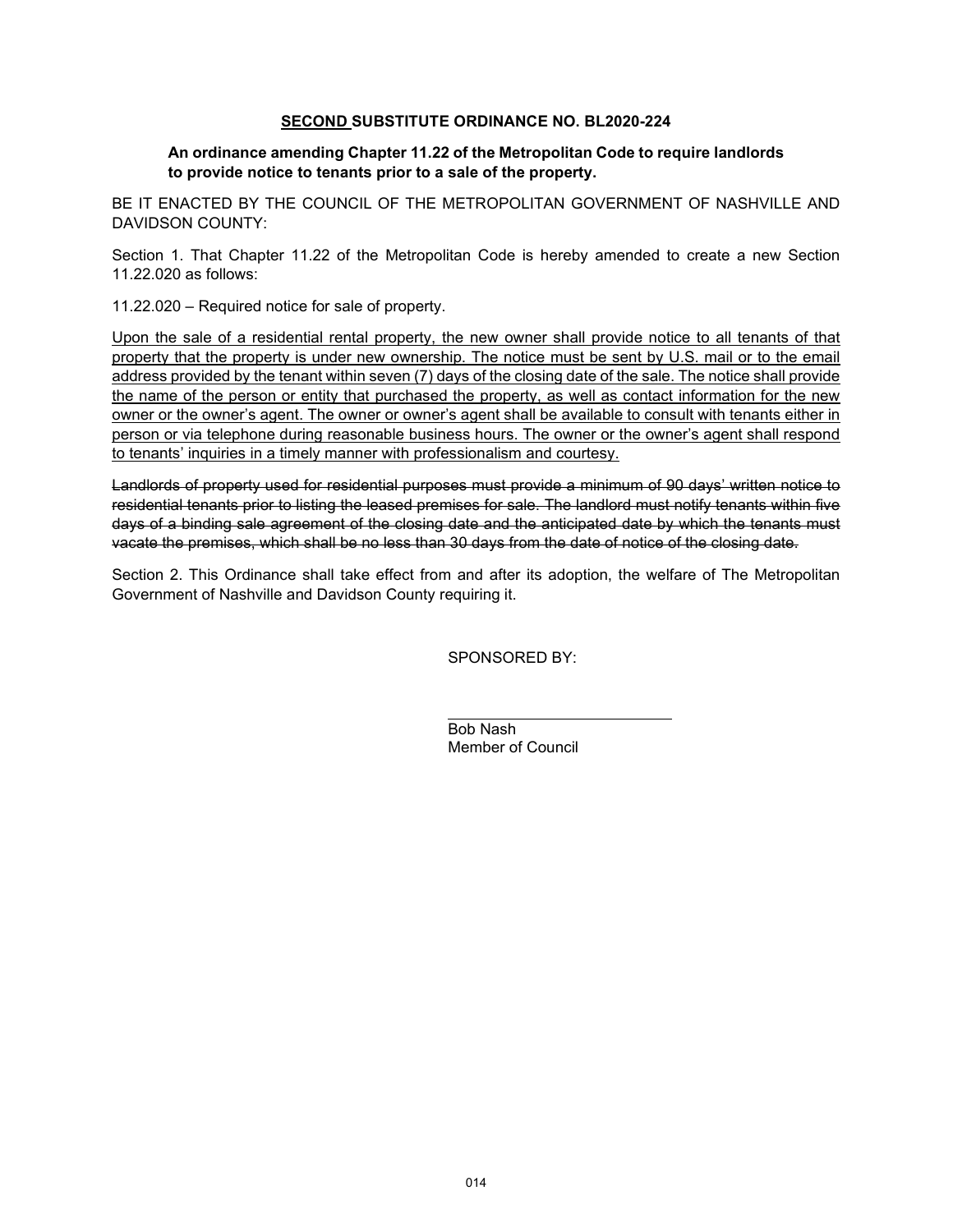### **SUBSTITUTE ORDINANCE NO. BL2020-455**

#### **An ordinance amending Chapter 7.08 of the Metropolitan Code to create a new type of permit for curbside / delivery.**

WHEREAS, in response to the COVID-19 public health emergency, the Metropolitan Beer Permit Board ("Beer Board") created an emergency regulation that allowed for curbside / delivery of beer of not more than 8% in Metropolitan Nashville and Davidson County ("Emergency Regulation"); and

WHEREAS, the Beer Board has received very few complaints regarding the implementation of the Emergency Regulation; and

WHEREAS, the Emergency Regulation provided a necessary tool for the survival of many establishments affected by the current public health emergency; and

WHEREAS, making the Emergency Regulation permanent would provide much needed flexibility to such businesses to survive the current public health emergency and future natural disasters; and

WHEREAS, the Beer Board desires to create one new type of permit, a curbside / delivery permit, to codify the Emergency Regulation.

NOW, THEREFORE, BE IT ENACTED BY THE METROPOLITAN COUNCIL OF NASHVILLE & DAVIDSON COUNTY:

Section 1. Chapter 7.08 of the Metropolitan Code is hereby amended by deleting Section 7.08.030 in its entirety and replacing it with the following new Section 7.08.030:

The following types of permits may be issued by the metropolitan beer permit board:

- A. A wholesaler's permit shall be issued to each distributor, manufacturer, brewer or brewery or manufacturer's branch selling beer only directly to retailers.
- B. A manufacturer's permit shall be issued to each beer manufacturer engaged in the manufacturing and storage of beer.
- C. A retailer's "off-sale" permit shall be issued to any person engaged in the sale of beer for consumption and not resale where the beer sold is not to be consumed by the purchaser upon or near the premises of such seller.
- D. A retailer's "on-sale" permit shall be issued to any person engaged in the sale of beer where the beer is to be consumed by the purchaser or his guests upon the premises of the seller. A retailer's on-sale permit may be issued to regularly conducted hotels or motels and to regularly incorporated clubs and lodges in which places beer may be sold and consumed by the purchaser when a retailer's on-sale permit has been issued for the premises.
- E. A caterer's permit shall be issued to any person who has obtained a caterer license from the state alcoholic beverage commission for sale and consumption of wine and other alcoholic beverages, pursuant to Chapter 4 of Title 57 of the Tennessee Code Annotated (T.C.A. § 57-4-101 et seq.), and who is engaged in the sale of beer where the beer is to be consumed by the purchaser or his guests upon the premises of the catered event site.
- F. A retailer's special events permit shall be issued to any person engaged in the sale of beer for consumption by the purchaser upon the premises of the seller for a specified period of time, and in conjunction with certain types of activities, including, but not limited to fairs, bazaars, and similar public or private social events.
- G. A retailer's curbside / delivery permit shall be issued to any person engaged in the sale of beer for consumption and not resale where the beer sold is not to be consumed by the purchaser upon or near the premises of such seller and the purchaser has the option to take possession of the beer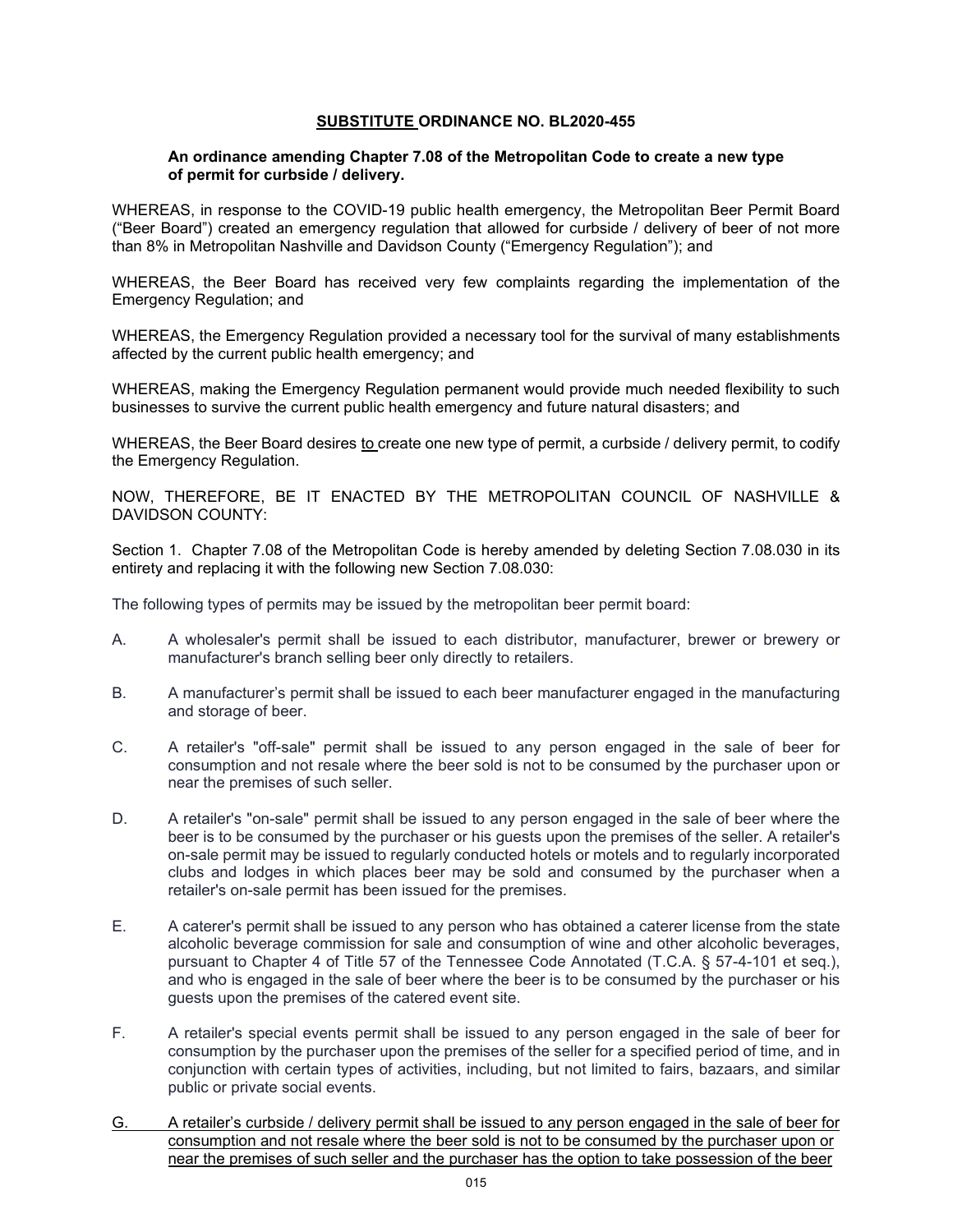curbside or have the beer delivered to a location other than the retailer's premises. Retailers holding curbside / delivery permits shall maintain records of all off-premise sales and deliveries. All persons authorized to sell beer at retail shall pay the taxes required by Tennessee Code Annotated § 57-6-103(a), if applicable.

- G. A retailer's curbside / delivery permit shall be issued to any person engaged in the sale of beer for consumption and not resale where the beer sold is not to be consumed by the purchaser upon or near the premises of such seller and the purchaser has the option to take possession of the beer curbside or have the beer delivered to a location other than the retailer's premises. Retailers holding curbside / delivery permits shall maintain records of all off-premise sales and deliveries in accordance with Tennessee Code Annotated 57-6-103(a).
- H. The board may authorize the executive director of the metropolitan beer permit board to issue temporary permits not to exceed thirty days duration in any of the above categories under such terms and conditions as the board may establish not inconsistent with this title.
- I. All permits issued hereunder shall be a mere grant or privilege to carry on the business during the term of the permit subject to all the terms and conditions imposed by the Charter and related laws, applicable provisions of the Tennessee Code Annotated, and other ordinances of the city relating to these businesses.

Section 2. The board may revoke or suspend a curbside / delivery permit or impose a civil penalty on any person authorized to sell beer at retail who fails to remit timely any taxes required by Tennessee Code Annotated § 57-6-103(a), if applicable.

Section 2. The board may revoke or suspend a curbside / delivery permit or impose a civil penalty on any beer retailer who fails to remit timely any wholesale taxes as required by Tennessee Code Annotated 57- 6-103.

Section 3. This ordinance shall take effect from and after its enactment, the welfare of The Metropolitan Government of Nashville and Davidson County requiring it.

 $\ddot{\phantom{a}}$ 

SPONSORED BY:

Jeff Syracuse Member of Council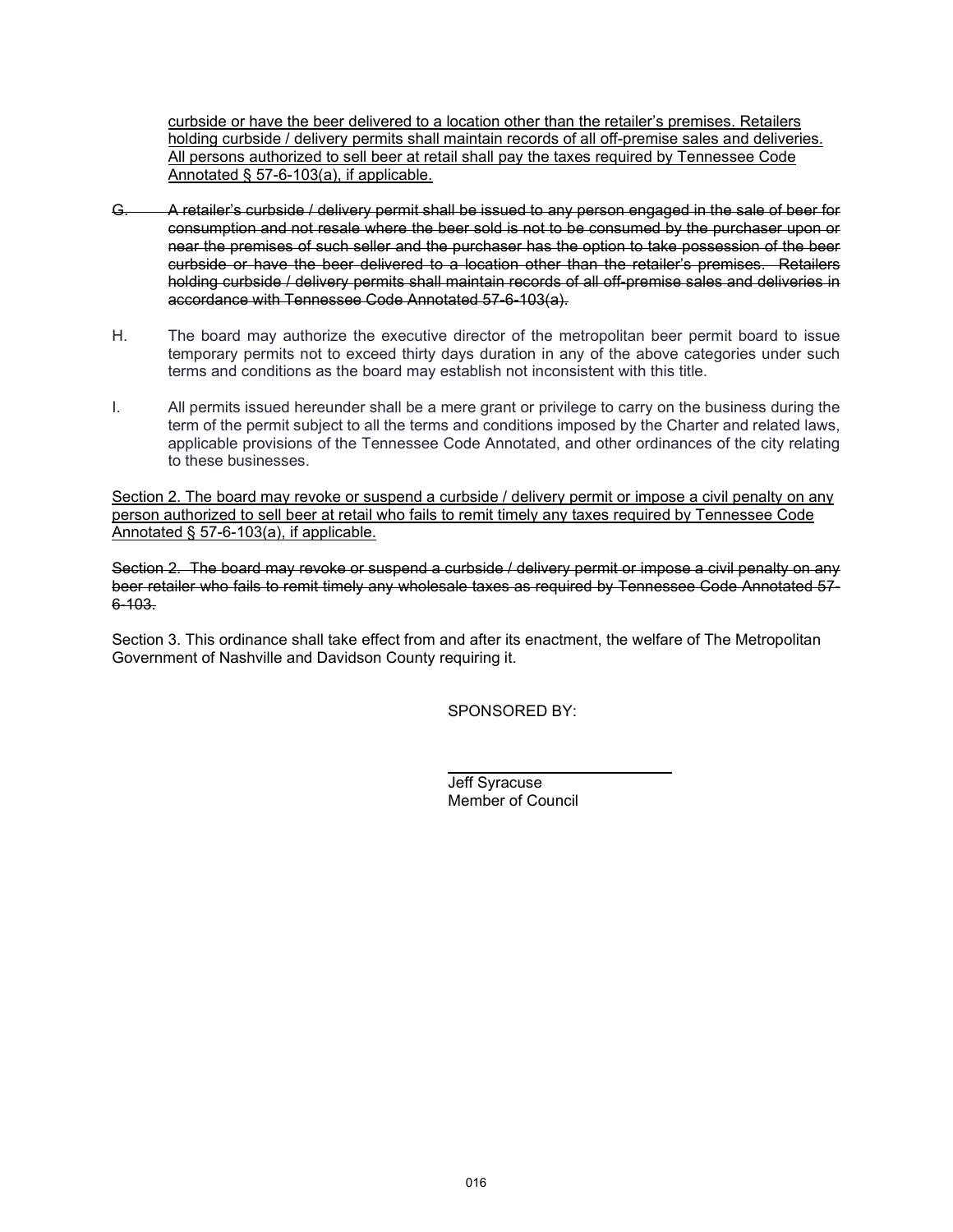# AMENDMENT NO.

#### TO

# ORDINANCE NO. BL2020-458

Mr. President –

I move to amend Ordinance No. BL2020-458 as follows:

I. By amending Section 1 by deleting the reference to "2009" in section 16.08.010(B) and substituting therefore "2017" as follows:

B. 2009 2017 Edition of the International ICC/ANSI A117.1 Accessible and Usable Buildings and Facilities.

l

INTRODUCED BY:

Colby Sledge Member of Council